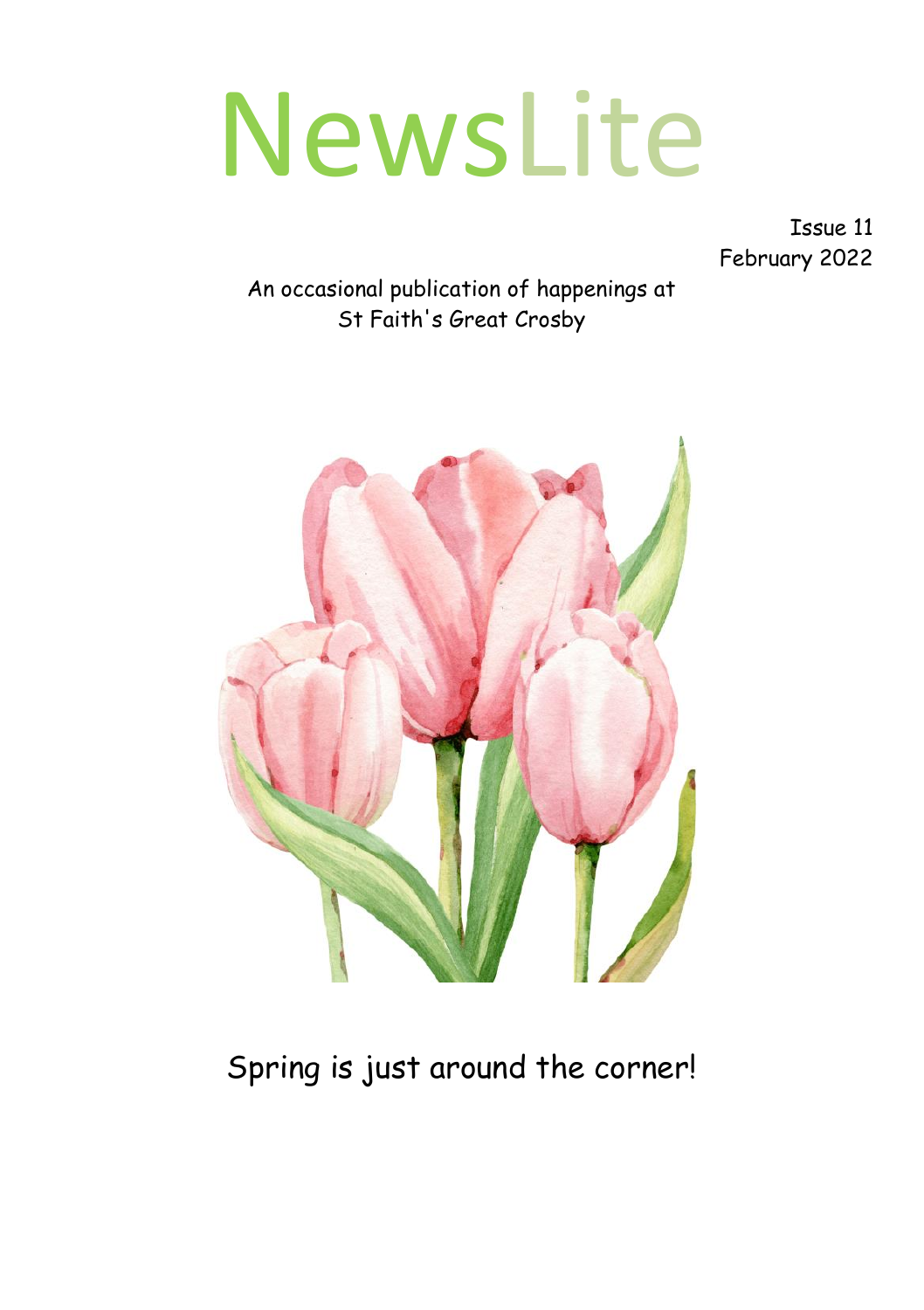#### **Tales from the Counting-House!**

Another year, even partly in lockdown, has flown by, the Annual Accounts have been prepared and are currently being audited in time for the Annual Parochial Church Meeting (APCM) on the 20 March.

I thought you would like to know a couple of "news headlines" in advance of the full accounts being published. The figures are, of course, subject to audit but it looks as if the planned giving for 2021 (weekly envelopes and monthly standing orders) has increased slightly from 2020. This is excellent news and we are very grateful to all of you who give so generously to St Faith's in this way, thus ensuring a steady income flow all year round.

Secondly, thanks principally to the Covid vaccination centre and Slimming World, income for the church hall is in excess of £10,000. This is far in excess of previous years and we are proud of the community benefit that has arisen from using the hall for the vaccination programme.

I've previously mentioned the problems of cash handling during the pandemic and the fact that a number of banks are closing due to much reduced footfall. More people are switching to a standing order and we thank you for that. Please ask me if you would like a standing order form. We are also looking at getting a contactless unit in church so that regular members of the congregation and visitors, especially at weddings and funerals, can donate with a tap of their debit card.

The Annual Report for 2021, including the audited statement of accounts will be published at the beginning of next month. Thank you for your continued support.

#### *DAVID JONES Parish Treasurer*

*(The vaccine centre is slowing down a little at the moment so pop along for your jabs and support St Faith's at the same time! Ed)*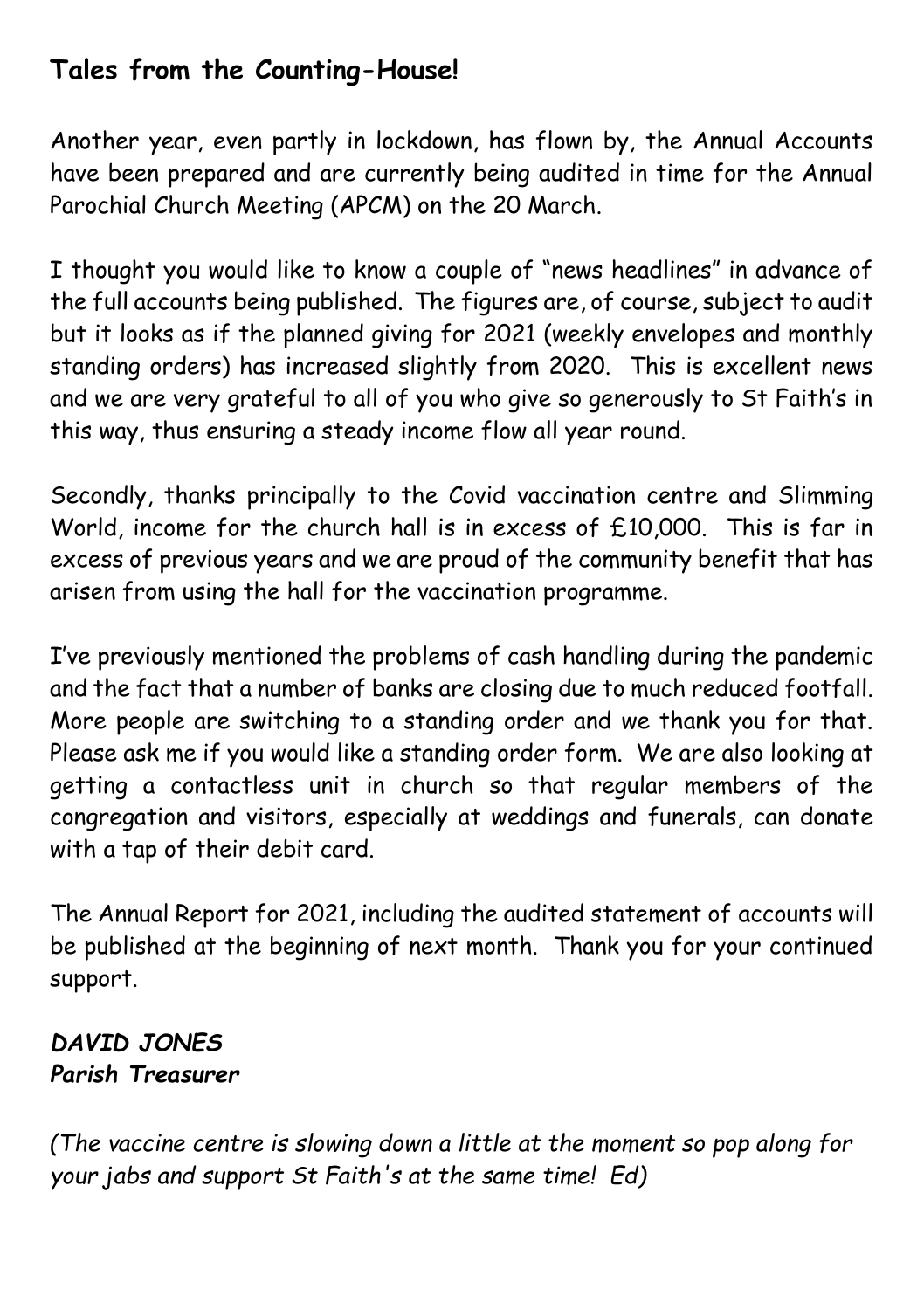#### **The Archdeacon's Parish Review**

Every year or so the Archdeacon visits a parish and holds a meeting with the PCC to check up on how things are going. Not so much an Ofsted inspection, rather a critical but friendly look at a parish to explain current diocesan ideas, look for progress and suggest change where necessary. Due to Covid these visitations have been on hold for a while, but last month the Ven. Pete Spiers spent time with the Vicar, Warden and PCC going through the plethora of church documents, policies, terriers and reports checking that we had all the necessary 'paperwork based' stuff correct. And the good news is that with a little tidying up we have!!

At the PCC meeting Pete was very complimentary of many of the things that we do and applauded our efforts to keep up the St Faith's spirit during the past couple of years – from concerts to brown bags and Christmas trees we appear to be doing a good job. He did point out however that we do not make the most of our success and use these events to promote the church itself and encourage the community to cross our threshold more frequently. The main thrust of his suggestions was to set ourselves targets for what we do rather than just let things happen. At present we move from one serious problem to another, guided by urgency rather than strategy. Now that we have new boilers, a dry roof, and a repaired West window, we should be challenging ourselves to targets that can be measured, and, at an appropriate time, we can gauge our progress and plan other steps forward. The diocese can offer some guidance, and we will need support from all, and good leadership, but we are actually in a stronger position than many churches and, with our traditions and facilities, we offer something different. We must go out there and shout about it!

### **What's On @ St Faith's**

A surprise Saturday concert by a school from Langley Park in Surrey is scheduled for Saturday 12th February. This school is on a concert trip around the North West and have picked us for a performance which will start at noon. There will be the usual catering from 11.00 so pop in for a coffee and a roll and listen to and hour of free music.